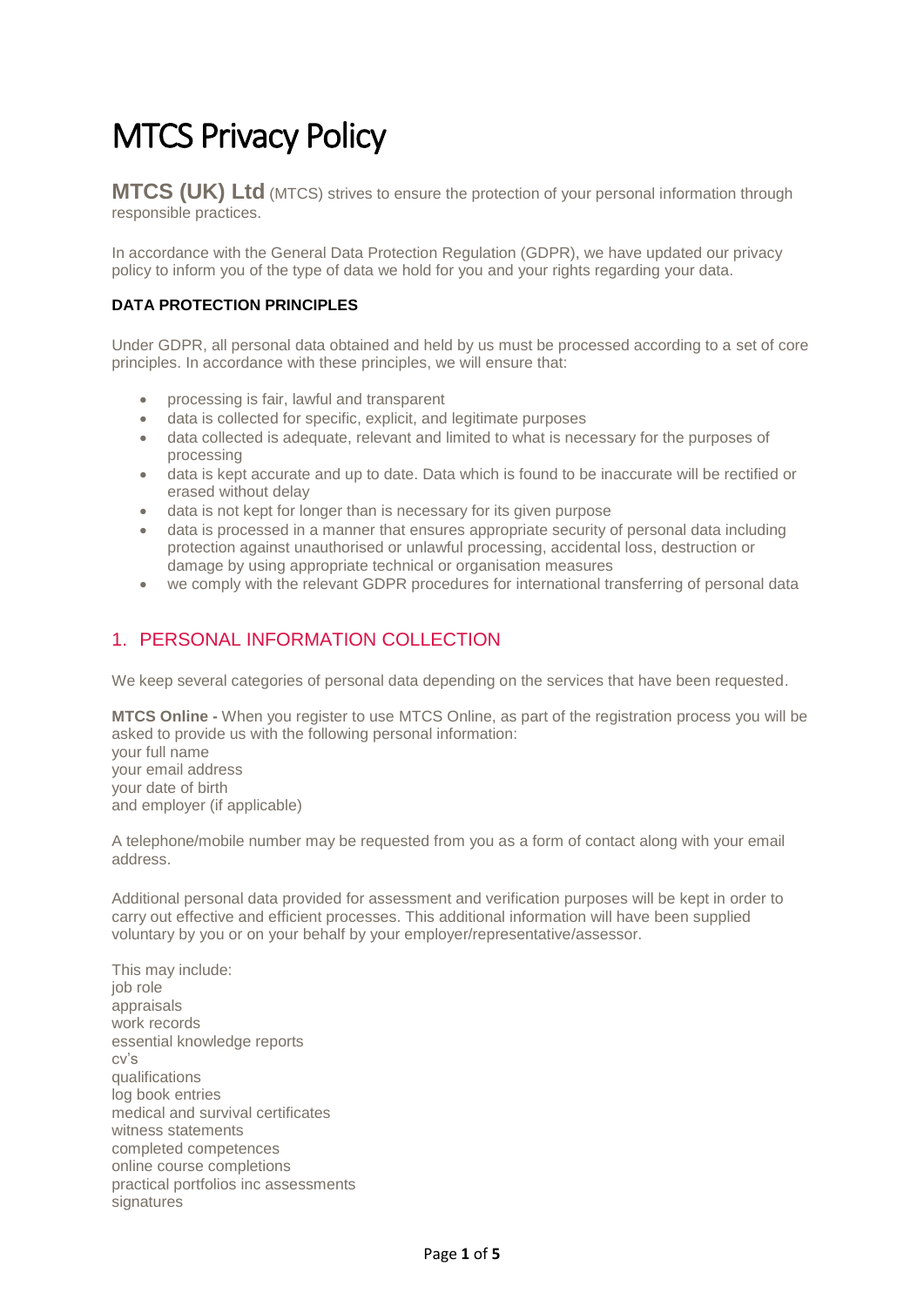**MTCSUK Website -** When you submit a contact request to MTCS via our website you will be asked to provide us with the following personal information: your full name your email address your contact telephone number

This information is used to contact you in relation to your request.

All personal information/data collected by MTCS is done so exclusively with your consent or the consent of your employer or representative, by means of the purchase of our services, an email request received from you or your employer or representative or a contact request form completed by you via our website.

No information is collected automatically.

All information/data we hold on you will have been sent to us by you or your employer/representative/ or assessor on your behalf.

## 2. USE OF YOUR PERSONAL INFORMATION

The personal information provided by you/your employer/representative/assessor is used by MTCS for the purposes defined at the time of the collection or a use that complies with these purposes.

We will make contact with you by telephone or email solely for the purpose of providing information in respect of your MTCS online account or in relation to your or your employer/representative/ assessors request.

We do not share your information with any third parties without your permission.

We use your personal information to appropriately process your requests and/or as a form of identification when you contact us.

In relation to MTCS Online account requests/purchases we will present you with the information you need to access the site and your account.

The information you provide make your visits on our sites possible.

## 3. WHAT IS THE LEGAL BASIS FOR USING YOUR PERSONAL DATA

GDPR states that we need to notify you of our lawful reason for using and processing your data and our lawful basis for this is as follows

**MTCS Online -** To manage and **to perform our contract with you**. MTCS also have a **legitimate interest** in ensuring that the training, assessment and verification services we provide are undertaken following efficient and effective processes and are in line with industry guidelines and standards. MTCS use your personal data to comply with these processes.

We will only share your data with your employer/representative/assessor unless you have given us consent to share your current grade/s and competence certificate/s with other company representatives within the Industry.

**MTCSUK Website -** By sending your contact request into MTCS via our website submission forms you are providing your **consent** for MTCS to make contact with you. MTCS also have a **legitimate interest** in ensuring that we provide you with the best products and services to meet your requirements.

MTCS does not share your information and only uses your personal data to comply with these processes.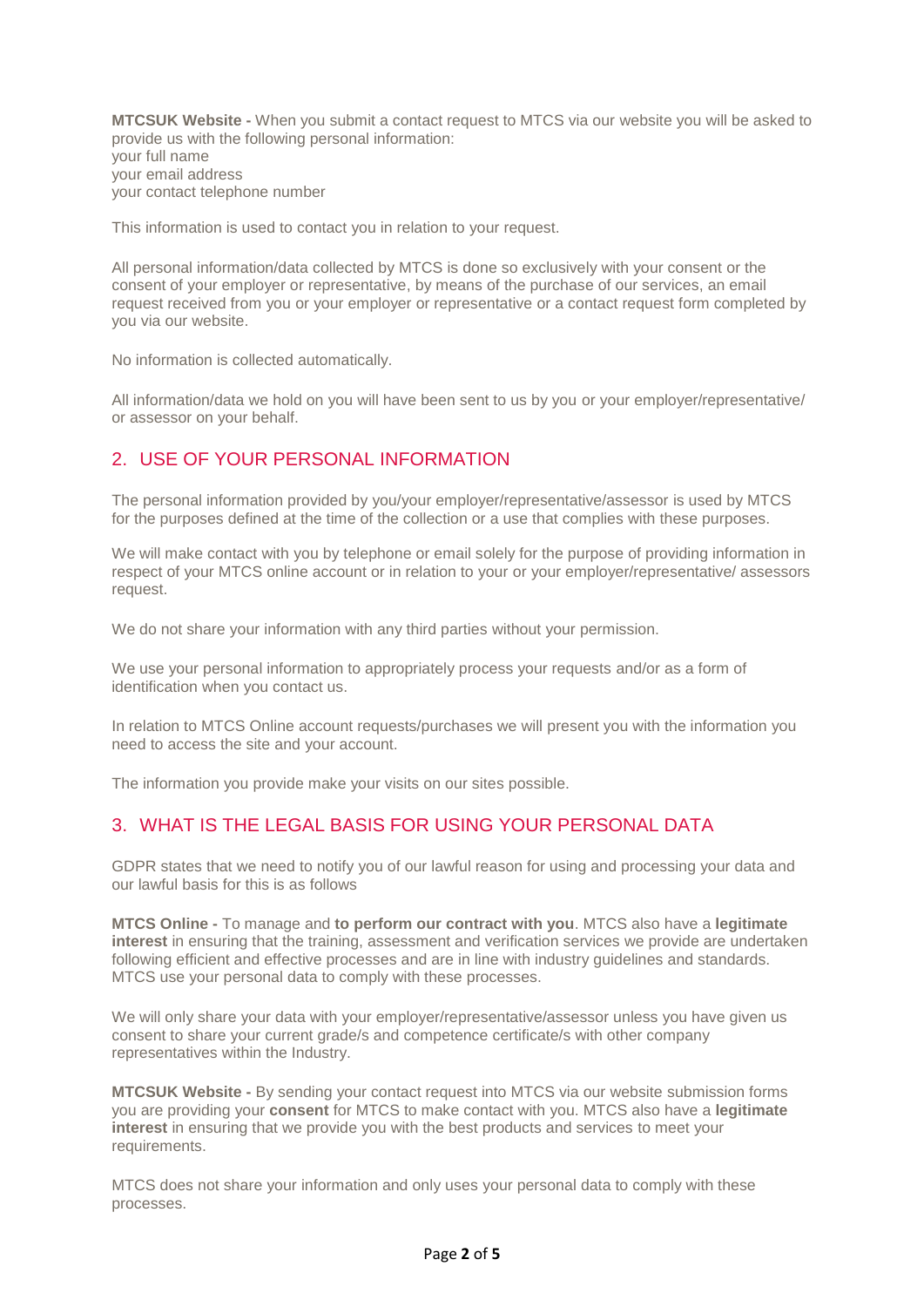# 4. SHARING OF YOUR PERSONAL INFORMATION

We take your privacy seriously and will only use your personal information to administer your account and to provide the products and services you or your employer/representative have requested from us.

**MTCS Online** - If you have granted us the permission to, we may share your personal information, current grade/s and competence certificates with companies/company representatives within the Industry in order to assist your career progression. If you are happy for MTCS to share your information with relevant parties please log into your MTCS Online account, select **Edit Profile** and tick the box under the **Permissions** section. This will give us permission to share your current grade/certificates with Industry companies when asked. Your consent can be withdrawn at any time by unticking this box.

We will not, in any circumstances, share your personal information with other individuals or organisations outside the Industry without your permission, including public organisations, corporations or individuals, except when applicable by law. We do not sell, communicate or divulge your information to any mailing lists.

The only exception is if the law or a court order compels us to. We will share your information with government agencies if they need or request it.

#### 5. STORAGE AND SAFETY OF YOUR PERSONAL INFORMATION

We store your information ourselves. In addition, we use and apply the appropriate security measures to preserve the confidentiality of your information.

## 6. HOW LONG DO WE KEEP YOUR DATA

MTCS need to keep your personal data long enough to make sure it can satisfy its legitimate and legal obligations and act as evidence in respect of its processes. We will keep your information long enough to ensure that, if a query arises we have enough information to deal with it.

To meet this aim, most of the information we hold will be kept Indefinitely from the end of assessment. However, some information may be kept for less time depending how long we feel we need to meet our obligations

## 7. HOW WE USE COOKIES

A cookie is a small file which asks permission to be placed on your computer's hard drive. Once you agree, the file is added and the cookie helps analyse web traffic or lets you know when you visit a particular site. Cookies allow web applications to respond to you as an individual. The web application can tailor its operations to your needs, likes and dislikes by gathering and remembering information about your preferences.

We use traffic log cookies to identify which pages are being used. This helps us analyse data about webpage traffic and improve our sites in order to tailor it to customer needs. We only use this information for statistical analysis purposes and in an anonymous form.

Overall, cookies help us provide you with a better website by enabling us to monitor which pages you find useful and which you do not. A cookie in no way gives us access to your computer or any information about you, other than the data you choose to share with us.

You can choose to accept or decline cookies. Most web browsers automatically accept cookies, but you can usually modify your browser setting to decline cookies if you prefer. This may prevent you from taking full advantage of the site.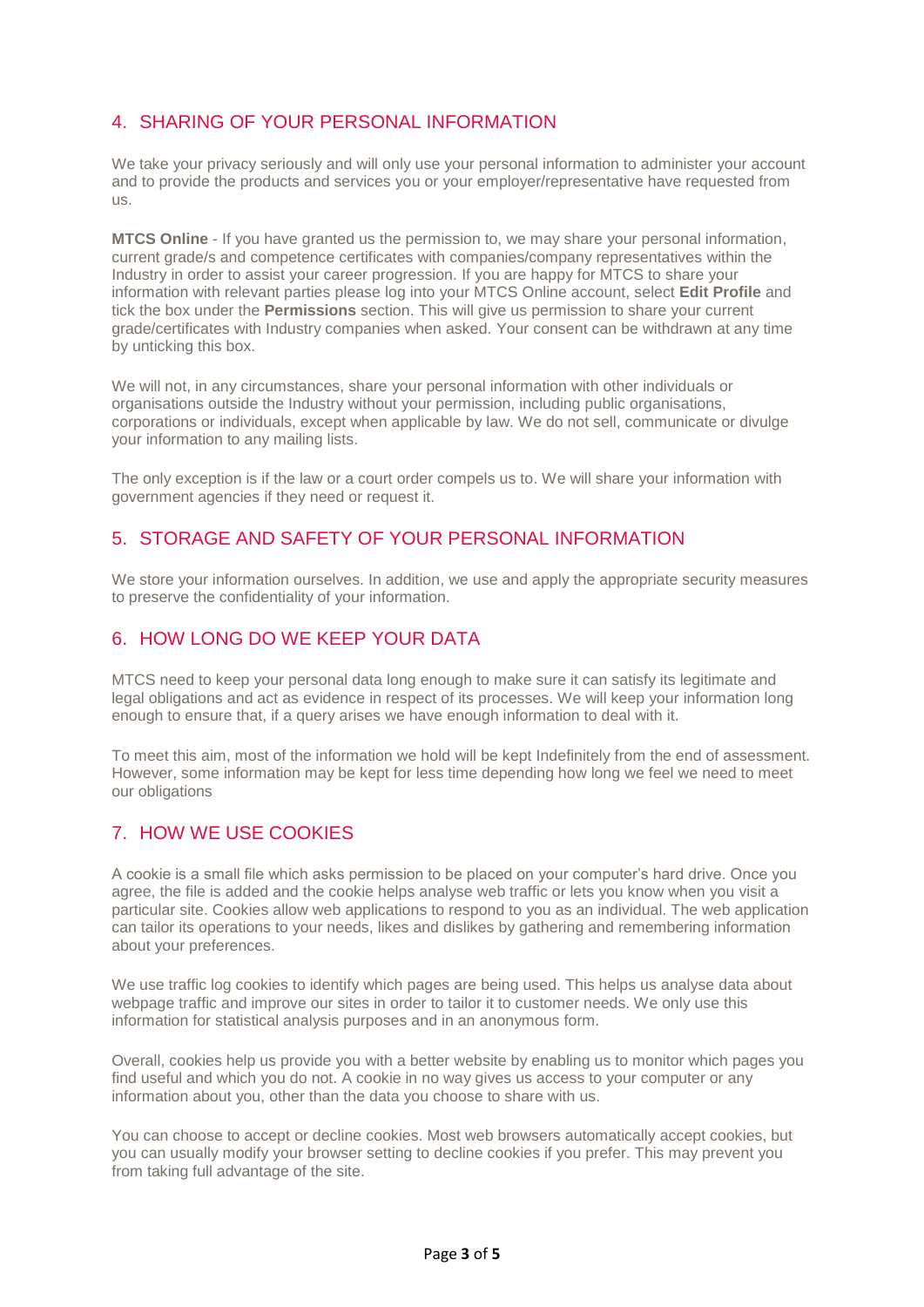# 8. LEGAL PROTECTION

All personal information you supply is protected according to the Data Protection Act - The EU General Data Protection Regulation (GDPR) applies from 25 May 2018. This means that you are entitled to know when the information is collected and to be informed of the purpose of such collection, but also access said information. We are legally bound to save all personal information you provide for at least five years after its use so that you may reasonably access them. After that time, your personal information may be destroyed. However please see 6 above 'How long do we keep your data'

# 9. YOUR RIGHTS

You have rights under data protection law that you can exercise against MTCS but these do not apply in all circumstances. You can exercise those rights free of charge except in very limited circumstances, which will be explained to you if relevant. Here are short descriptions of your rights:

**Right of access** – you have a right to request access to your personal data, to obtain confirmation that it is being processed, and to obtain certain information about how it is processed.

**Right to rectification** – you have a right to ask for your personal data to be rectified if it is inaccurate, and completed if it is incomplete. in certain circumstances we can refuse the request for rectification and the reasons why will be explained if it is the case. Where your personal data in question has been disclosed to organisations, they must be informed of the rectification if possible.

**Right to be forgotten (erasure)** – in certain circumstances, you can ask to have your personal data erased. It is unlikely to be possible to accept your request if, for example, MTCS has a legitimate interest/duty to retain or process your information.

**Right to restriction of processing** – you have a right to request the restriction or suppression of your personal data in some circumstances. This includes when you contest it as being inaccurate (until the accuracy is proved); if you have objected to the processing (when it was necessary for legitimate interests) and MTCS is considering whether its legitimate interests override your own; if you consider that the processing is unlawful (and if this is true) so that you can oppose erasure and request restriction instead; or if MTCS no longer need the personal data for the purposes they held it but you require one or both of them to continue to hold it to establish, make or defend legal claims.

**Right of portability** – this right only applies to information you have provided, you have the right to move, copy or transfer your personal data to another organisation or to yourself. This right is only relevant if personal data is being processed based on a consent (or for performance of a contract) **and** is done automatically. This right is different from the right of access and the types of information you can get under the two separate rights may be different. Using the data portability right, you cannot get all the personal data you can get using the right of access.

**Right to object** – in certain circumstances, you have the right to object to certain types of processing of your personal data when it is based on legitimate interests, when it is processed for direct marketing (including profiling relevant to direct marketing) or when it is processed for the purposes of statistics. However this may not be relevant if MTCS have compelling legitimate grounds for processing

**Automated decision making** – Some of our distance learning courses use automated decision making, but solely on the first section. This automated decision making is based on answers you have given to multiple choice questions, made after you have worked through the training material/course content. This demonstrates your knowledge and understanding and is necessary to progress to the second section of the course.

For more information about all these rights, and how to exercise them please contact MTCS at email: [enquiries@mtcs.info](mailto:enquiries@mtcs.info) or telephone 015394 40200